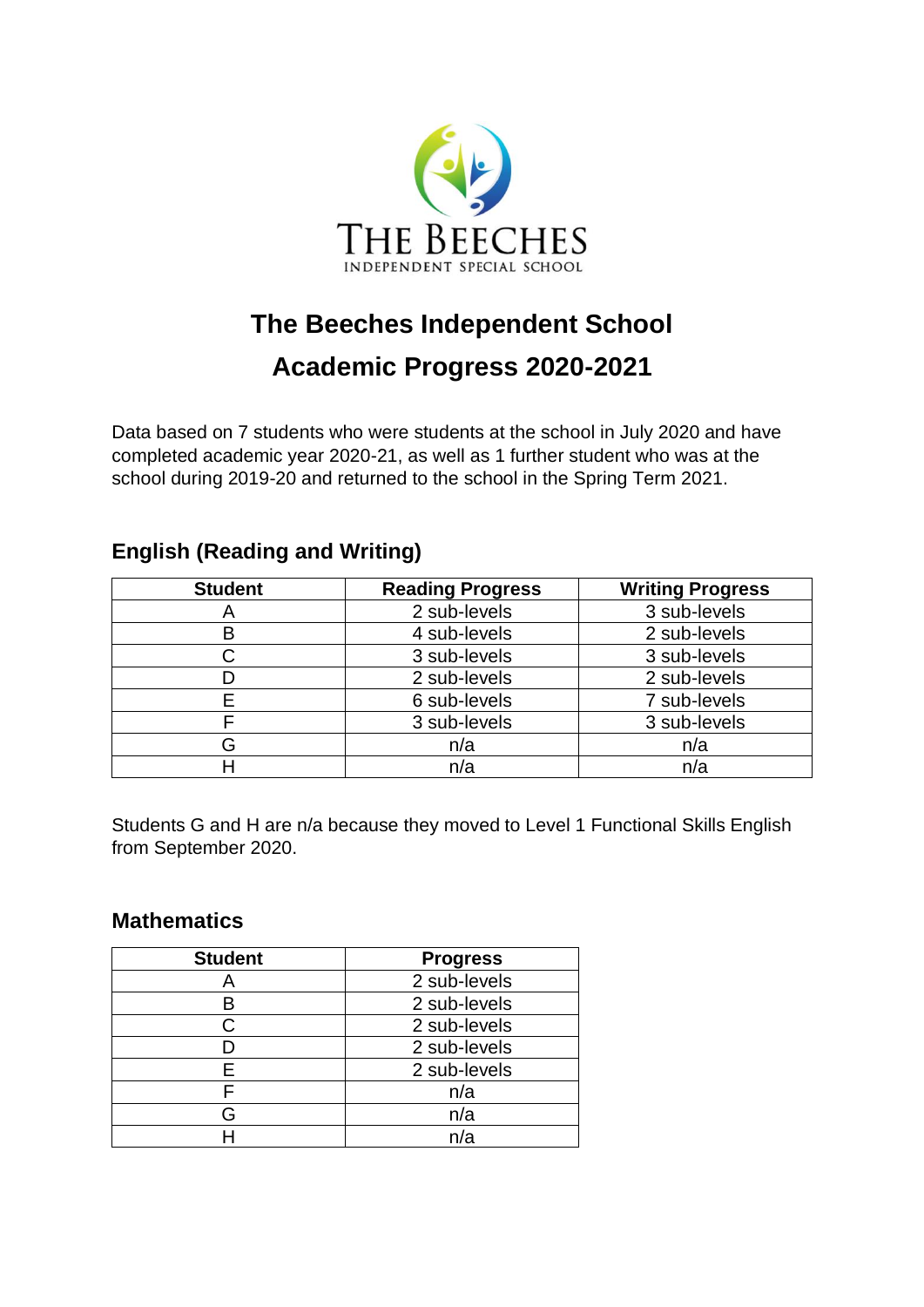Students F, G and H are n/a because they moved to the Functional Skills course from September 2020.

#### **Science**

| <b>Student</b> | <b>Progress</b> |  |  |
|----------------|-----------------|--|--|
|                | 1 sub-level     |  |  |
|                | 1 sub-level     |  |  |
|                | 2 sub-levels    |  |  |
|                | No progress     |  |  |
| F              | No progress     |  |  |
|                | No progress     |  |  |
| Բ              | n/a             |  |  |
|                | n/a             |  |  |

Students G and H no longer study Science as they follow a Post-16 curriculum.

#### **Food Technology**

| <b>Student</b> | <b>Progress</b>                   |  |  |  |
|----------------|-----------------------------------|--|--|--|
| Α              | 6 sub-levels                      |  |  |  |
| B              | 6 sub-levels                      |  |  |  |
|                | 7 sub-levels                      |  |  |  |
|                | 6 sub-levels                      |  |  |  |
|                | 7 sub-levels                      |  |  |  |
|                | 9 sub-levels (P) no progress (T)  |  |  |  |
| G              | 7 sub-levels (P) 4 sub-levels (T) |  |  |  |
|                | No progress                       |  |  |  |

Students A, B, C, D and E were taught Food Technology for Autumn ONLY due to Covid restrictions. Therefore, they have one grade that combines both practical and theory. From Spring, students at the 301 site were able to continue to study Food Technology and were graded for theory and practical as discreet subjects.

#### **Art and Design**

| <b>Student</b> | <b>Progress</b> |
|----------------|-----------------|
|                | No progress     |
| в              | 4 sub-levels    |
| C.             | 9 sub-levels    |
|                | 6 sub-levels    |
| F              | 6 sub-levels    |
|                | 2 sub-levels    |
| Բ              | No progress     |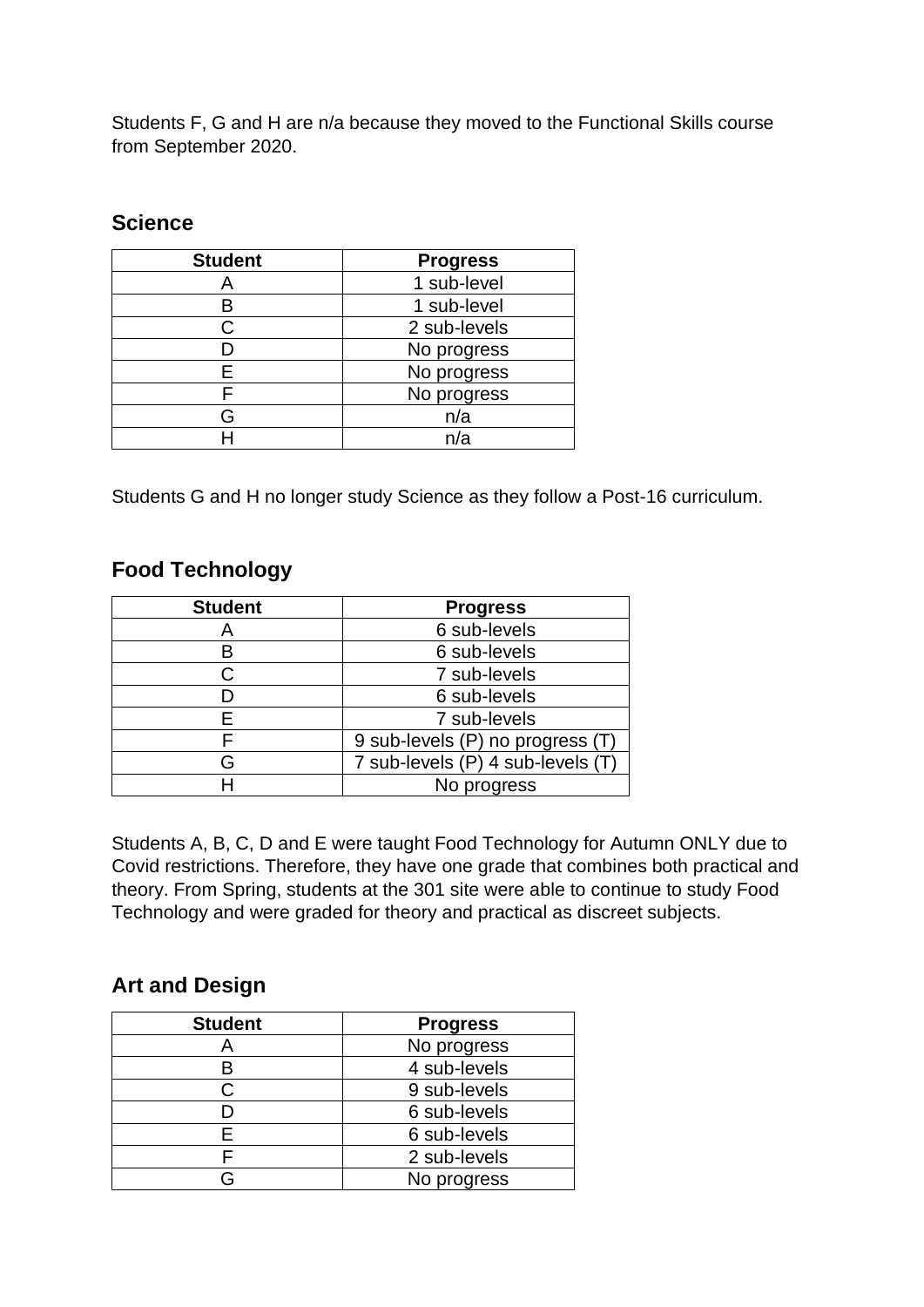| $-$<br>. In<br>713. |
|---------------------|

## **Humanities**

| <b>Student</b> | <b>Progress</b> |
|----------------|-----------------|
|                | 12 sub-levels   |
| в              | 9 sub-levels    |
| C.             | 3 sub-levels    |
|                | 4 sub-levels    |
| F              | 4 sub-levels    |
|                | n/a             |
| G              | 1 sub-level     |
|                | n/a             |

Students F and H are n/a because they no longer follow the Humanities course.

## **PHSE**

| <b>Student</b> | <b>Progress</b> |  |  |
|----------------|-----------------|--|--|
| Α              | No progress     |  |  |
| B              | 6 sub-levels    |  |  |
| C              | 2 sub-levels    |  |  |
|                | 3 sub-levels    |  |  |
| F              | 6 sub-levels    |  |  |
|                | 1 sub-level     |  |  |
| G              | No progress     |  |  |
|                | No progress     |  |  |

| <b>Progress</b>          | <b>English</b> | <b>English</b> | <b>Maths</b> | <b>Science</b> | Food             | Food           | Art            | <b>Hums</b>    | <b>PHSE</b>    |
|--------------------------|----------------|----------------|--------------|----------------|------------------|----------------|----------------|----------------|----------------|
| in sub-                  |                |                |              |                | <b>Practical</b> | <b>Theory</b>  |                |                |                |
| levels                   | <b>Reading</b> | <b>Writing</b> |              |                |                  |                |                |                |                |
| n/a                      | 2              | 2              | 3            | $\overline{2}$ | $\mathbf 0$      | $\mathbf 0$    | $\mathbf 0$    | $\overline{2}$ | 0              |
| 0                        | 0              | 0              | 0            | 3              | 1                | 2              | 2              | 0              | 3              |
| 1                        | 0              | 0              | 0            | $\overline{2}$ | $\mathbf{0}$     | $\mathbf{0}$   | 0              | $\mathbf{1}$   | $\mathbf{1}$   |
| $\mathbf{2}$             | $\overline{2}$ | $\overline{2}$ | 5            | 1              | $\mathbf 0$      | $\mathbf 0$    | 1              | 0              | 1              |
| 3                        | $\overline{2}$ | 3              | 0            | 0              | 0                | 0              | $\mathbf 0$    | $\mathbf{1}$   | 1              |
| 4                        | 1              | 0              | 0            | 0              | 0                | 1              | $\overline{2}$ | $\overline{2}$ | 0              |
| 5                        | 0              | 0              | 0            | $\Omega$       | 0                | 0              | 0              | 0              | $\Omega$       |
| 6                        | 1              | 0              | 0            | 0              | 3                | 3              | $\overline{2}$ | 0              | $\overline{2}$ |
| $\overline{\phantom{a}}$ | 0              | 1              | 0            | 0              | 3                | $\overline{2}$ | 0              | 0              | 0              |
| 8                        | 0              | 0              | 0            | 0              | 0                | 0              | 0              | 0              | 0              |
| 9                        | 0              | 0              | 0            | 0              | 1                | 0              | 1              | $\mathbf{1}$   | 0              |
| 10                       | 0              | 0              | 0            | $\Omega$       | $\mathbf{0}$     | $\Omega$       | 0              | 0              | 0              |
| 11                       | 0              | 0              | 0            | 0              | $\mathbf{0}$     | 0              | $\Omega$       | 0              | 0              |
| 12                       | 0              | 0              | 0            | $\Omega$       | $\mathbf{0}$     | $\Omega$       | $\mathbf 0$    | $\mathbf{1}$   | 0              |
| <b>TOTAL</b>             | 8              | 8              | 8            | 8              | 8                | 8              | 8              | 8              | 8              |